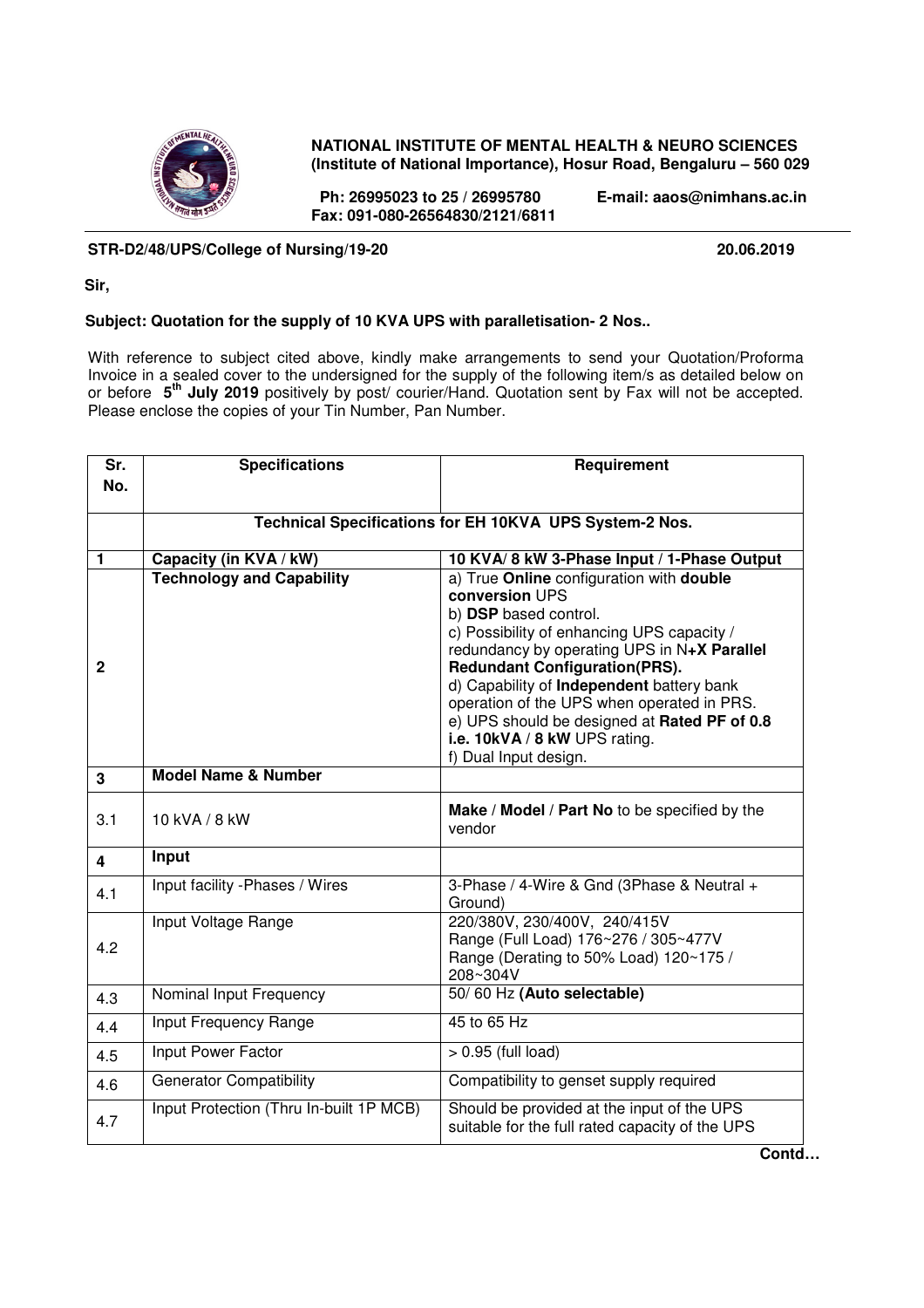| 5              | Output                                                                                           |                                                                                                                                                                                                          |  |
|----------------|--------------------------------------------------------------------------------------------------|----------------------------------------------------------------------------------------------------------------------------------------------------------------------------------------------------------|--|
| 5.1            | Nominal Output voltage                                                                           | 220/230/240 VAC                                                                                                                                                                                          |  |
| 5.2            | Output Voltage Regulation                                                                        | ± 1%                                                                                                                                                                                                     |  |
| 5.3            | Nominal Output Frequency                                                                         | 50/60 Hz                                                                                                                                                                                                 |  |
| 5.4            | <b>Output Frequency Regulation</b>                                                               | $± 0.1$ Hz                                                                                                                                                                                               |  |
| 5.5            | <b>Output Frequency Slew Rate</b>                                                                | < 1 Hz/s                                                                                                                                                                                                 |  |
| 5.6            | Output Wave Form                                                                                 | Pure sine wave                                                                                                                                                                                           |  |
| 5.7            | Output Voltage Distortion (THDu)                                                                 | <2% (For Linear Load)                                                                                                                                                                                    |  |
| 5.8            | <b>Crest Factor</b>                                                                              | 3:1 On Full Load (Minimum)                                                                                                                                                                               |  |
| 5.9            | Output Short circuit Protection                                                                  | <b>Electronic Protection</b>                                                                                                                                                                             |  |
| 6              | <b>Transient Response / Recovery</b>                                                             |                                                                                                                                                                                                          |  |
| 6.1            | Transient Response: Dynamic<br>Regulation for 10% to 90% step linear<br>load                     | ±7%                                                                                                                                                                                                      |  |
| 6.2            | Transient Recovery to steady state<br>condition after 10% to 90% step linear<br>load             | < 1 cycle                                                                                                                                                                                                |  |
| $\overline{7}$ | <b>Transfer Time</b>                                                                             |                                                                                                                                                                                                          |  |
| 7.1            | Transfer Time (Mode of operation)                                                                | Zero ms from Mains mode to Battery Mode<br>Zero ms from Battery Mode to Mains mode                                                                                                                       |  |
| 7.2            | Transfer Time (Inverter to Bypass /<br>Bypass to Inverter)                                       | <1ms (Synchronized Mode)                                                                                                                                                                                 |  |
| 7.3            | Automatic & Bi-directional static by-<br>pass (In-built)                                         | Bypass To Inverter ±10 % (Rated Voltage)<br>Inverter To Bypass ±7 % (Rated Voltage)                                                                                                                      |  |
| 7.4            | <b>Maintenance Bypass</b>                                                                        | 1. In built manual bypass instead of optional.<br>2. Maintance bypass cover removal sensing.<br>3. The maintenance bypass should provide for<br>Hot-swap of the faulty UPS PWB for repairs /<br>service. |  |
| 8              | Efficiency (At Nominal Voltage & Resistive Load up to kW rating of UPS)                          |                                                                                                                                                                                                          |  |
| 8.1            | Overall Efficiency (AC to AC) - Online<br>(Double Conversion)                                    | Upto 92% (at 100% load)                                                                                                                                                                                  |  |
| 8.2            | Overall Efficiency (AC to AC) - ECO<br>Mode (Bypass feeding the load under<br>normal conditions) | Upto 96% (at 100% load)                                                                                                                                                                                  |  |
| 8.1            | Overall Efficiency (AC to AC) - Online<br>(Double Conversion)                                    | Upto 92% (at 100% load)                                                                                                                                                                                  |  |
| 9              | Overload                                                                                         |                                                                                                                                                                                                          |  |
| 9.1            | Inverter Overload capacity                                                                       | ≦105% continous,106%~110%<br>600sec, 111% ~ 125% 300sec, 126% ~ 150% 30<br>sec,>150% Immediate                                                                                                           |  |

 **Contd…**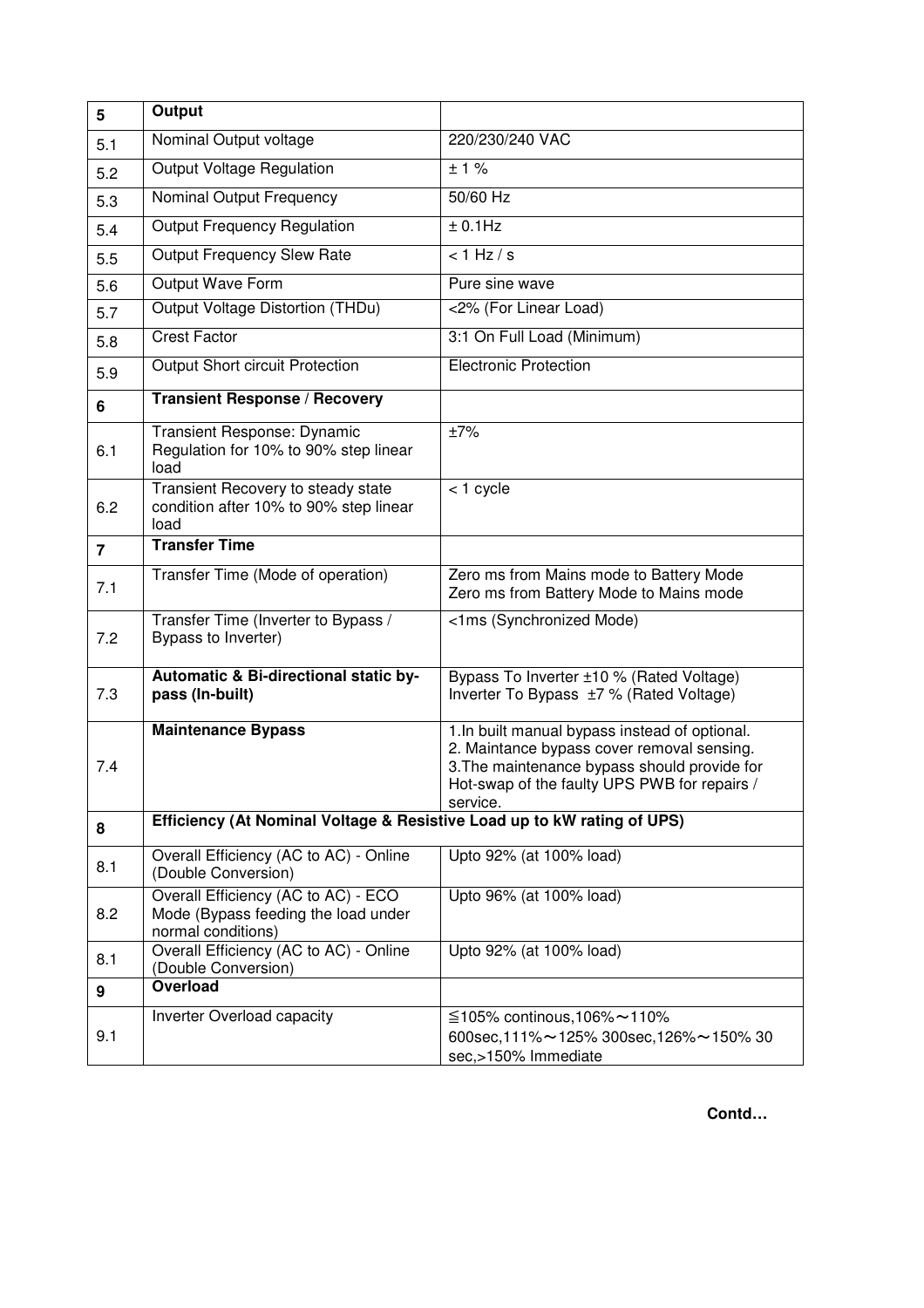| 10    | Display Panel (In-build LC Display & LED)                                             |                                                                                                                                                                                                                                                                                                                                                                                                                             |  |
|-------|---------------------------------------------------------------------------------------|-----------------------------------------------------------------------------------------------------------------------------------------------------------------------------------------------------------------------------------------------------------------------------------------------------------------------------------------------------------------------------------------------------------------------------|--|
| 10.1  | <b>Measurements (On LCD)</b>                                                          | Input: Voltage / Frequency, Bypass: Voltage /<br>Frequency, Output: Voltage / frequency, Battery:<br>Remaining time / Battery Level Indicator, Load:<br>Percentage / Load Level Indicator, Battery Voltage<br>Capacity/Status/Test Result, System Date/Time<br>Setting, Current Time, PFC Fuse Open, Battery<br>Temperature Too High, Battery Over<br>Charge, Battery Out of Date, INV Short<br>Circuit, Output Breaker Off |  |
| 10.2  | Fault Indication (On LCD)                                                             | Main Input Sequence Fault, Power Module<br>General Fault, Battery Ground Fault, Bypass Static<br>Switch Fault, System General Fault, Parallel<br>Fault, Provide Bypass O/P Even If UPS Fault,                                                                                                                                                                                                                               |  |
| 10.3  | Indications (LED)                                                                     | Normal-Green/Battery-Orange/Bypass-<br>Green/Fault-Red                                                                                                                                                                                                                                                                                                                                                                      |  |
| 11    | <b>Alarms</b>                                                                         |                                                                                                                                                                                                                                                                                                                                                                                                                             |  |
| 11.1  | <b>Audible Alarms</b>                                                                 | Battery Low beep / DC Fault beep/ UPS Overload<br>beep/ o/p short ckt fault beep/ Shutdown beep                                                                                                                                                                                                                                                                                                                             |  |
| 12    | Battery Backup / Battery Bank & Charger                                               |                                                                                                                                                                                                                                                                                                                                                                                                                             |  |
| 12.1  | <b>Backup Required</b>                                                                | 1 Hr & 2 Hr                                                                                                                                                                                                                                                                                                                                                                                                                 |  |
| 12.2  | <b>Battery Bank Voltage</b>                                                           | 240 V DC or higher                                                                                                                                                                                                                                                                                                                                                                                                          |  |
| 12.3  | Battery Bank VAh (Vendor to include<br>battery sizing calculations with tender)       | 19200 VAhfor 1 Hr backup<br>31200 VAh for 2 Hr backup                                                                                                                                                                                                                                                                                                                                                                       |  |
| 12.4  | <b>Batteries Type</b>                                                                 | Sealed Maintenance Free (SMF) - 12V Cells                                                                                                                                                                                                                                                                                                                                                                                   |  |
| 12.5  | <b>Battery Makes</b>                                                                  | Amara Raja / Exide / HBL / Amco / Rocket                                                                                                                                                                                                                                                                                                                                                                                    |  |
| 12.6  | Number of Battery Banks                                                               | Maximum Two Banks in parallel                                                                                                                                                                                                                                                                                                                                                                                               |  |
| 12.7  | Minimum Charger Rating (Including<br>internal / external)                             | The charger should be able to deliver charging<br>current equivilanet to 10% of Battery Ah rating<br>offered.(In case of external chergers, suitable<br>monitoring of the chargers should be provided in<br>the UPS. Also all external chargers taking AC<br>input must have PFC - Power factor correction)                                                                                                                 |  |
| 12.8  | Charger type / Charging Method &<br><b>Charging Voltages</b>                          | <b>Constant Voltage Constant Current Solid state</b><br><b>SMPS</b> charger<br>Float Charge 270V±(2V)<br>Boost Charge 280V±(2%V)                                                                                                                                                                                                                                                                                            |  |
| 12.9  | Battery recharge time (After complete<br>discharge) to 90% capacity                   | $10-12$ hours                                                                                                                                                                                                                                                                                                                                                                                                               |  |
| 12.10 | Battery Housing (Vendor to provide the<br>GA drawings of the offered Battery<br>Rack) | Should be compact and space saving MS steel<br>open racks complete with interconnectors                                                                                                                                                                                                                                                                                                                                     |  |
| 12.11 | <b>Battery End Cell Voltage</b>                                                       | 1.75 V/cell                                                                                                                                                                                                                                                                                                                                                                                                                 |  |
| 13    | <b>Interfaces</b>                                                                     |                                                                                                                                                                                                                                                                                                                                                                                                                             |  |
| 13.1  | Serial Communication RS232 Port<br>(Option of USB Port should be available)           | RS2323 Port should be provided as standard in<br>the UPS. However there should be provision for<br>USB port also in the UPS.                                                                                                                                                                                                                                                                                                |  |
| 13.2  | REPO(Remote Emergency Power OFF)<br>/ ROO(Remote ON - OFF) Port                       | Provide both onsite & remote EPO to shutdown<br>UPS when<br>emergency situation happens.<br>REPO Port with a user-supplied switch<br>Contd                                                                                                                                                                                                                                                                                  |  |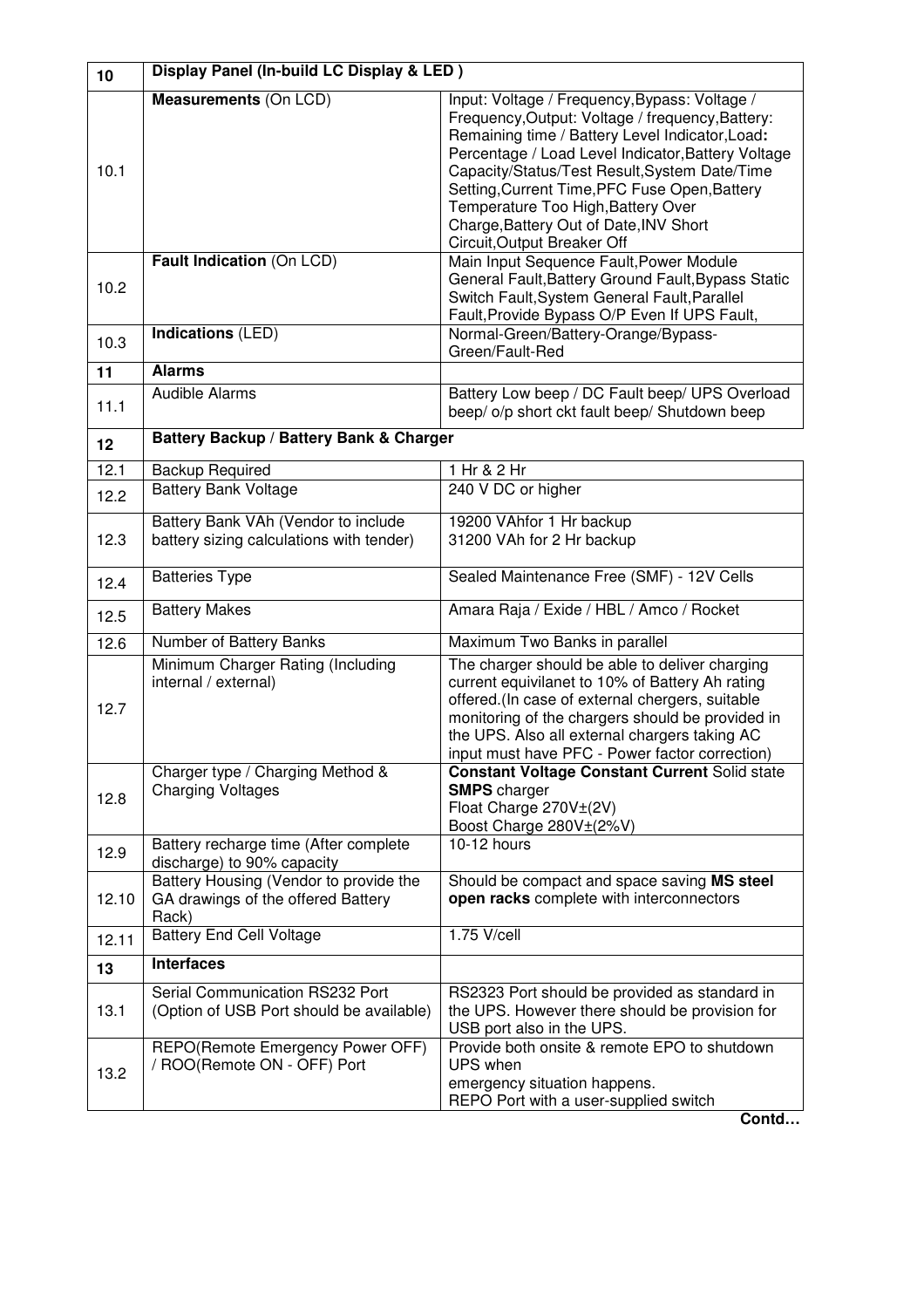| 13.3  | Interface to NMS (Network Management<br>System) - To be quoted as option  | SNMP (IPV6) Card for connecting the UPS to<br>LAN thru Ethernet port & monitoring thru NMS<br>should be available (The cost of SNMP Card /<br>NMS software to be quoted separately)                                         |
|-------|---------------------------------------------------------------------------|-----------------------------------------------------------------------------------------------------------------------------------------------------------------------------------------------------------------------------|
| 13.4  | Interface to BMS (Building Management<br>System) - To be quoted as option | ModBus Card for connecting to UPS to BMS thru<br>RS485 & monitoring thru BMS                                                                                                                                                |
| 13.5  | Interface to DCS (Distributed Control<br>System) - To be quoted as option | Relay I/O Card or PFC (Potential free contacts)<br>for connecting to UPS to DCS / PLC / SCADA<br>system for communicating UPS operating status                                                                              |
| 14    | <b>Restart / Testing Capability</b>                                       |                                                                                                                                                                                                                             |
| 14.1  | <b>Cold Start</b>                                                         | UPS should start up<br>On AC Supply (Mains) without DC Supply<br>(Batteries)<br>On DC Supply (Batteries) without AC Supply<br>(Mains)                                                                                       |
| 14.2  | <b>Automatic Restart</b>                                                  | UPS should start up automatically on mains<br>resumption after battery low shutdown                                                                                                                                         |
| 14.3  | Self Diagnosis                                                            | UPS should be capable to carry out self test of<br>Rectifier / Charger / Battery & Inverter module<br>during start-up                                                                                                       |
| 15    | <b>Physical</b>                                                           |                                                                                                                                                                                                                             |
| 15.1  | <b>Operating Temperature</b>                                              | 0 to 40 deg C                                                                                                                                                                                                               |
| 15.2  | Storage Temperature                                                       | $-20$ to 40 deg C                                                                                                                                                                                                           |
| 15.3  | <b>Operating Humidity</b>                                                 | 0% ~ 95%RH (No Condensing)                                                                                                                                                                                                  |
| 15.4  | <b>Operating Altitude</b>                                                 | 0-3000m (0 To 10000ft)                                                                                                                                                                                                      |
| 15.5  | Type of Cooling                                                           | <b>Forced Air</b>                                                                                                                                                                                                           |
| 15.6  | Noise Level                                                               | < 55 dbA at 1 meter distance                                                                                                                                                                                                |
| 15.7  | Form Factor                                                               | Rack & Tower mountable                                                                                                                                                                                                      |
| 15.8  | <b>Air Filters</b>                                                        | UPS should have internal anticorrosion air filters<br>for dust filtration(Optional)                                                                                                                                         |
| 15.9  | Dimension ( $w \times d \times h$ ) in mm                                 | To be furnished by the vendor                                                                                                                                                                                               |
| 15.10 | Weight - in kg                                                            | To be furnished by the vendor                                                                                                                                                                                               |
| 15.11 | Reliability                                                               | MTBF greater than 100000 hours                                                                                                                                                                                              |
| 15.12 | Packaging Material / Vibration Withstand<br>& Drop Test                   | Recyclable (No CFC) &<br>1. Vibration testing as per ISTA -1G Non-<br>operational with Packing                                                                                                                              |
| 15.13 | Standard Package of UPS to include the<br>following minimum accessories   | 1. UPS<br>2. CD - Monitoring Software<br>3. RS232 Cable<br>4. Tower Stand - Foe use as Tower<br>5. Brackets for mounting in 19" IT Server /<br>Networking Rack<br>6. UPS to Battery bank connecting Cable<br>7. User Manual |
| 15.14 | <b>Parallel Configuration</b>                                             | UPS should have capabilty for parallel 4 units.                                                                                                                                                                             |
| 15.15 | Grounding                                                                 | UPS should have grounding arrangement<br>Contd                                                                                                                                                                              |
|       |                                                                           |                                                                                                                                                                                                                             |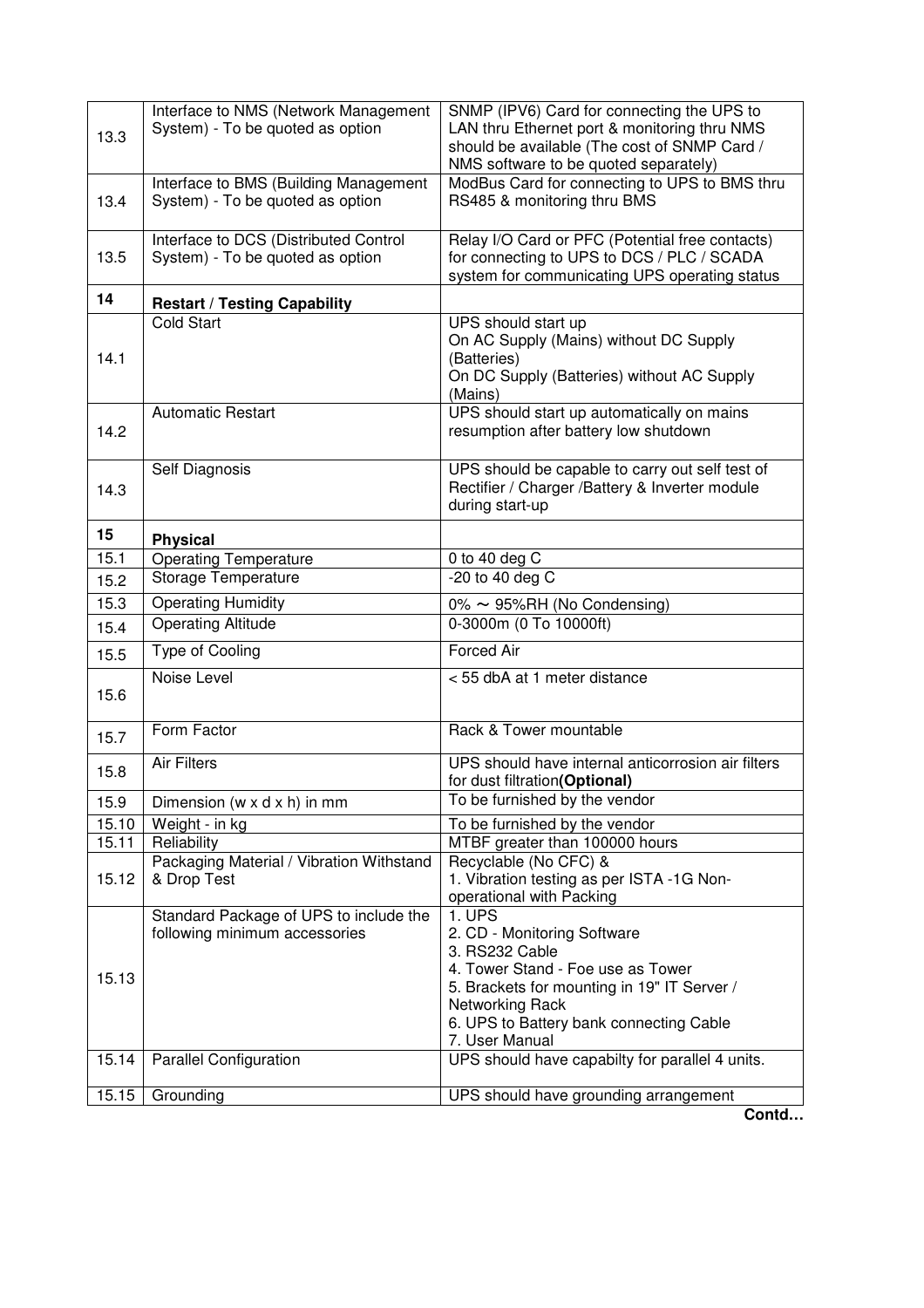| 16   | <b>Certifications</b>                |                                       |
|------|--------------------------------------|---------------------------------------|
|      | Manufacturer                         | QMS:<br>As per ISO 9001: 2008         |
| 16.1 |                                      | As per ISO 14001: 2004<br><b>EMS:</b> |
|      |                                      | <b>OSHAS:</b> As per ISO 18001: 2007  |
|      | <b>Product Safety Certifications</b> | ESD:IEC61000-4-2: level4              |
|      | (Mandatory)                          | RS: IEC61000-4-3: level3              |
|      |                                      | <b>EFT: IEC61000-4-4: level4</b>      |
| 16.2 |                                      | <b>SURGE: IEC61000-4-5: level4</b>    |
|      |                                      | CS: IEC61000-4-6: level3              |
|      |                                      | IEC 61000-2-2                         |
|      |                                      | EN 62040-2                            |
|      |                                      | EN 61000-3-2                          |
| 16.3 | ROHS compliance                      | UPS should be ROHS compliance         |

| Downloading of Tender documents from website                                                                                                  | www.nimhans.ac.in |
|-----------------------------------------------------------------------------------------------------------------------------------------------|-------------------|
| Last date for Enquiry (If required)<br>Contact: Mrs. Sindhu MG, HOD/Bio Medical Engineer<br>Phone No.-26995700/5220<br>Mobile No.: 9480829700 | 27.06.2019        |
| Quotation submission last date                                                                                                                | 05.07.2019        |

# **Note:**

- 1. **EMD amount of Rs 15,000/-** should be enclosed along with this quotation. EMD should be favour of ' The Director, NIMHANS, payable at Bengaluru. (EMD amount is exempted, if there enclose valid NSIC/MSME Certificate.)
- 2. The tender is of **Two bid system, Technical Bid** (EMD, Application fee, Technical details, delivery period and other relevant documents except Price quotation) and **Price Bid** (Price quotation) valid for **four months** from the due date should be submitted separately in different envelopes super scribing Technical Bid & Price Bid for supply of **Multipara Monitor** for tender No. **STR-D2/48/UPS/College of Nursing/19-20.** The tender bid received after the due date and time will be rejected. **NIMHANS, Bengaluru will not take any responsibility for delay, loss or non-receipt of the tender documents sent by post or under any other circumstances.**
- 3. Sealed quotation has to be submitted only by either manufacturer of the articles or the authorized local supplier of the manufacturer. Copy of authorization letter has to be enclosed.
- 4. Quantity of items may be increased/decreased as per requirement
- 5. Item wise price, taxes, any surcharges (such as transportation, installation, customs duty, etc.), grand total, warranty, delivery period, contact person details (such as Mobile No., E-mail, local supplier address) should be clearly mentioned and the price mentioned should be door delivery price.
- 6. The unit quoted is to be for **5 years warranty.**
- 7. Price quoted, should be valid for **1 year.**
- 8. Mention our Reference No. and due date on envelope cover.
- 9. Payment terms: No advance payment will be made. Payment will be released only after successful installation & commissioning in all formats and handing over the furniture/equipment to the End-user.
- 10. Enclose the copies of your GST Number & PAN Number, Bank details, without these your quotation will be rejected.
- 11. Mention the warranty period and delivery period of the item.
- 12. Quotation must be submitted along with relevant documents counter signed along with seal by the bidder (if applicable such as authorization certificates, Item supplied list of Institutes/Hospitals, catalogues etc.). If not submitted quotation will be treated as incomplete and may be rejected.

**Contd…**